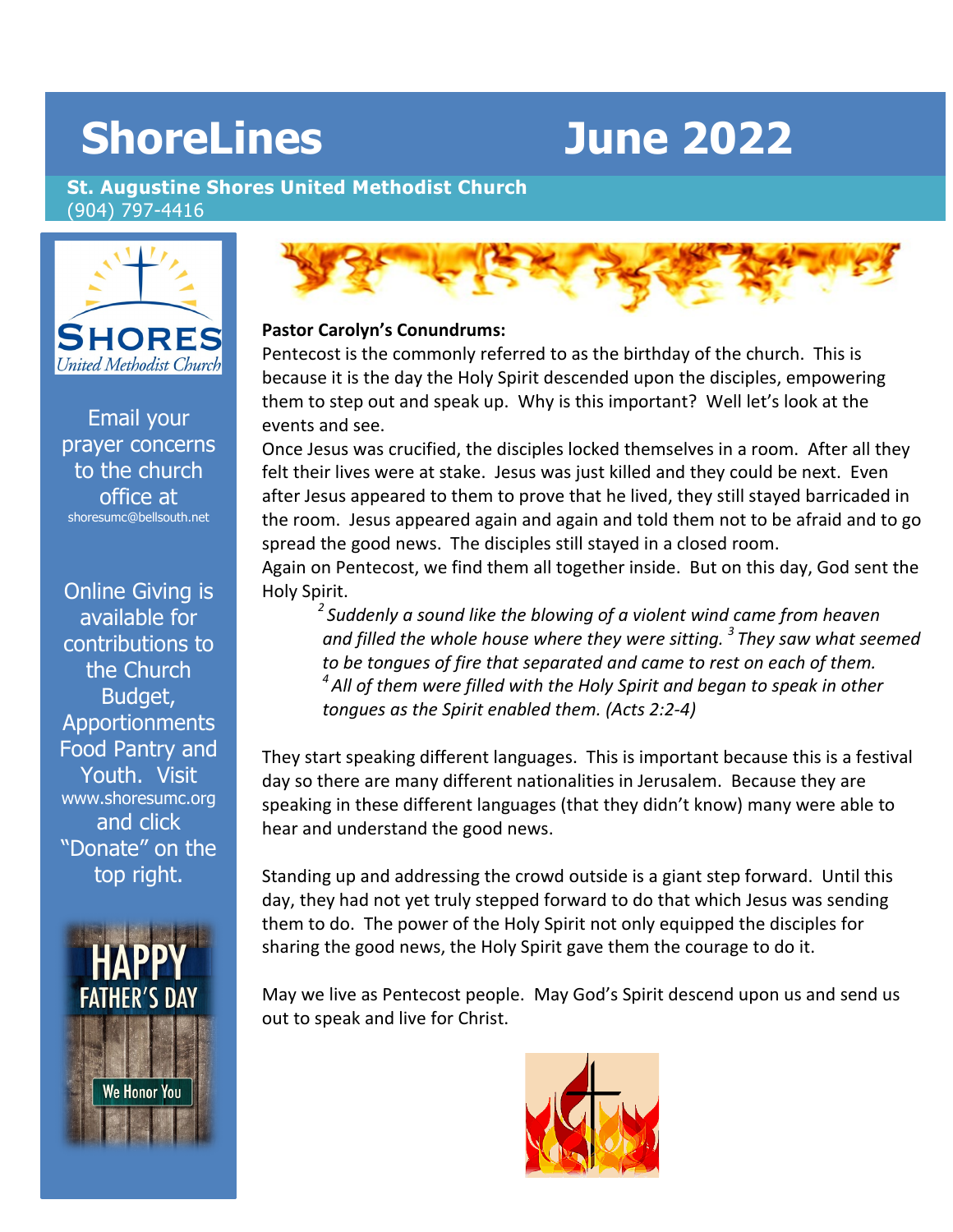

# **Worship Attendance**

We would like to share with you our worship attendance. Traditional Service Contemporary Service Online

| 5/1                             | 51 | 41 | 93  |
|---------------------------------|----|----|-----|
| $\frac{5}{8}$<br>$\frac{5}{15}$ | 60 | 32 | 101 |
|                                 | 43 | 31 | 111 |
| 5/22                            | 42 | 33 | 96  |

Come worship with us, or continue to worship online.

### **Happy Summer from the Sunset Circle**

The ladies of the Sunset Circle would like to thank everyone for their support and help with the "High Tea & Crafts." It was a success and everyone who attended (and even worked) had a wonderful time. Several guests made suggestions for crafts next year. If you missed it, there is next year!!!

The Circle will not meet in June and July, however they will continue to provide lunches for the teens at Port in the Storm on Tuesday, June 21st and Tuesday, July 19th. If you would like to help with those meals, call Vicki Hall at 823-6478

The Sunset Circle will meet again on Thursday, August 11th at 6:30 pm. All women are welcome to be part of this active, loving, and fun group!

# **Finance Committee Budget Update**

Here is an update on the church budget. As of April 30th, we are one-third (33%) of the way through the calendar year. Our giving revenue is 29% of what we planned for it to be. Our expenditures are at 32% of the budget established by Finance Committee and Church Council. We have paid 23% of our apportionment obligation.

Thank you to those who continue to tithe to fund the missions and work of Shores UMC. Your faithfulness keeps the lights on and allows us to continue to be God's hands and feet in our communities.

The Finance Committee is tentatively planning "Dinner & a Movie" for Saturday, September 17th, as a fundraiser for apportionments. Mark your calendar now and God bless you!

**Linda Strait Melissa Strait**

**2nd**

**3rd Marlene Frauenfelder**

**5th Greta Schunter Rylie Baker Sidney Baker**

**6th Keith Griffing Gary Morgan**

**7th Jean Schlievert**

> **9th Will Long**

**10th Michelle Cote**

**16th Vi Morgan**

**22nd Cheryl Appelquist**

> **25th Howard Kizer**

**27th Thelma Myers**

**28th Trey Myers**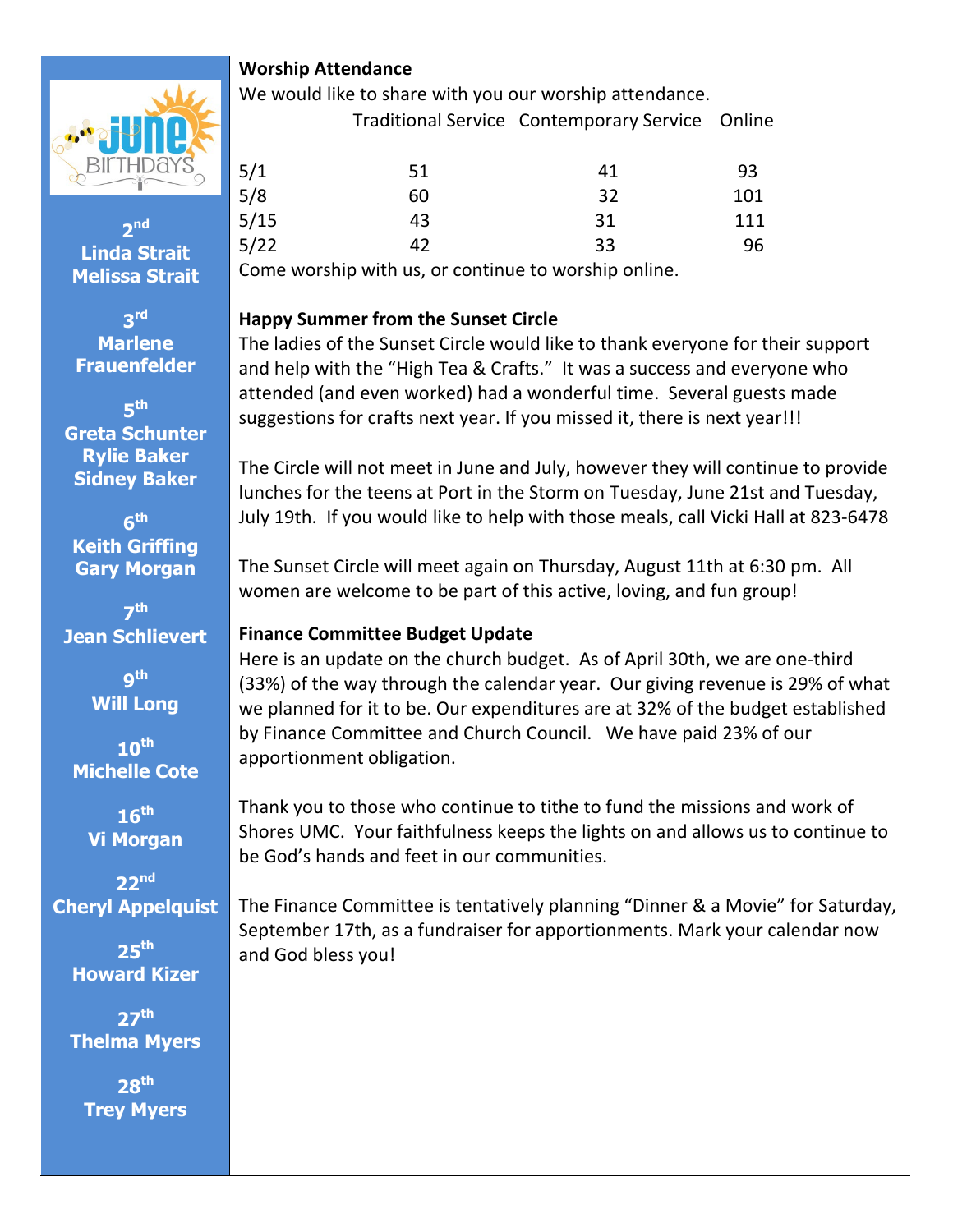**Scripture/Message for June June 5th Pentecost Sunday, Communion Sunday, Wear Red** Scripture: Acts 2:1-21, Romans 8:14-17 Message: Daddy

**June 12th Trinity Sunday** Scripture: Romans 5:1-5 Message: Grace

**June 19th 2nd Sunday after Pentecost, Father's Day** Scripture: Luke 8:26-39 Message: Proclaim

**June 26th 3rd Sunday after Pentecost** Scripture: 2 Kings 2:1-2, 6-14 Message: Passing of the Mantle

# **Happy Father's Day**

To all the special dads, stepdads, grandads, uncles, brothers, cousins and friends that step up to show a child what it truly means to be a father we wish you a very Happy Father's Day!!!!!! *The Lord bless you and keep you; the Lord make his face shine on you and be gracious to you; the Lord turn his face toward you and give you peace. Numbers 6:24-26*

# **Pot Luck Lunch**

Our last Pot Luck Lunch was a huge success so let's do it again! Pot Luck Lunch in the Christian Education Building on June  $26<sup>th</sup>$  at 12:00 noon. RSVP to the church office at 904-797-4416 or shoresumc@bellsouth.net . Thank you.

# **Power of Prayer**

The Prayer Book is located in the Narthex. If you have a Prayer Request please write it in the book and it will be sent out on Monday morning to the Prayer Warriors. To receive the Prayer Concern emails, call the office (904) 797-4416.



Online Services visit **[www.shoresumc.org](http://www.shoresumc.org/)**

**8:45 am Traditional Worship Service Music led by Roger Woods & Soloist**

**11:00 am Contemporary Worship Service Music led by Suzann Maass and Praise Band**